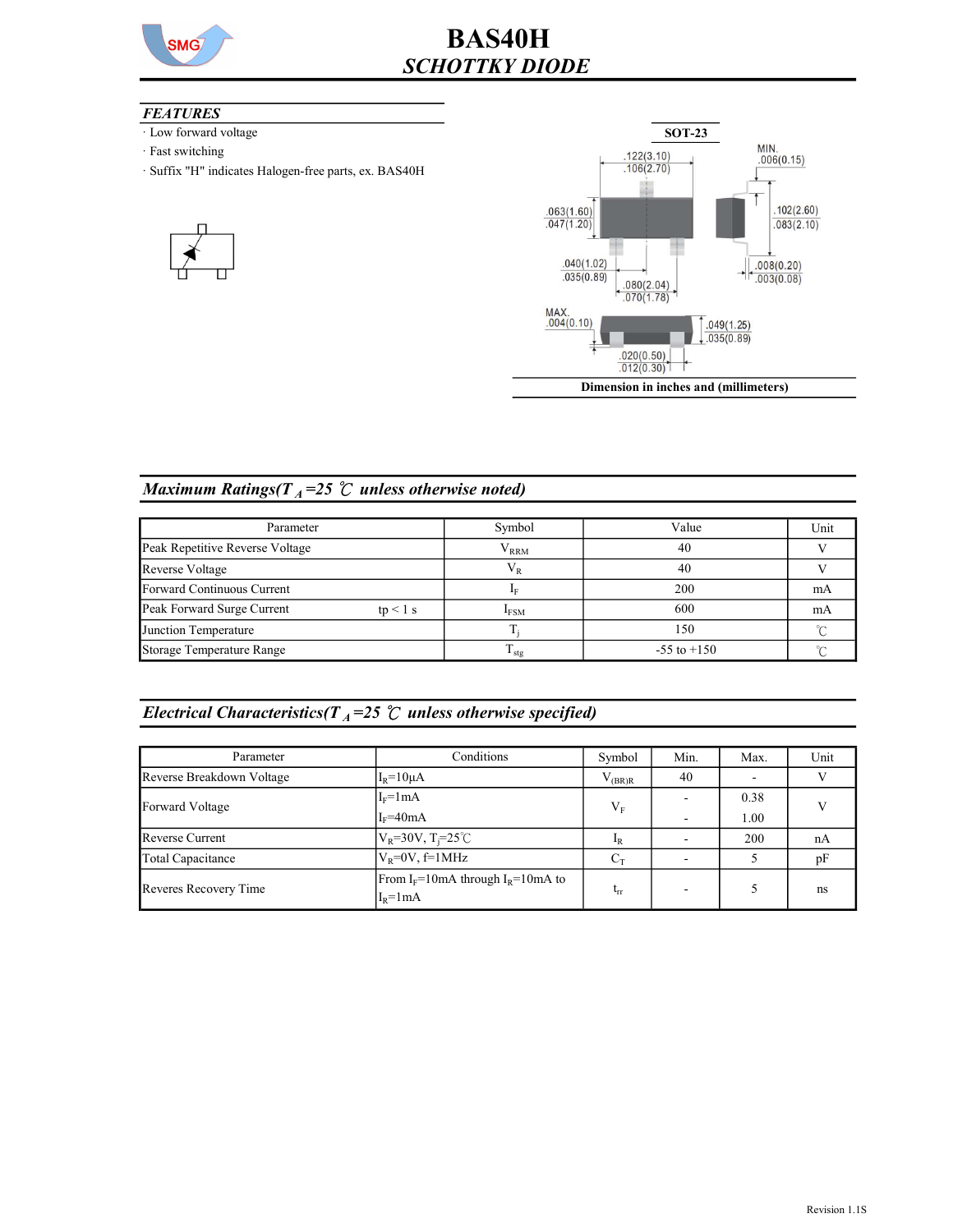

### RATINGS AND CHARACTERISTIC CURVES



Fig. 3-TYPICAL TOTAL CAPACITANCE

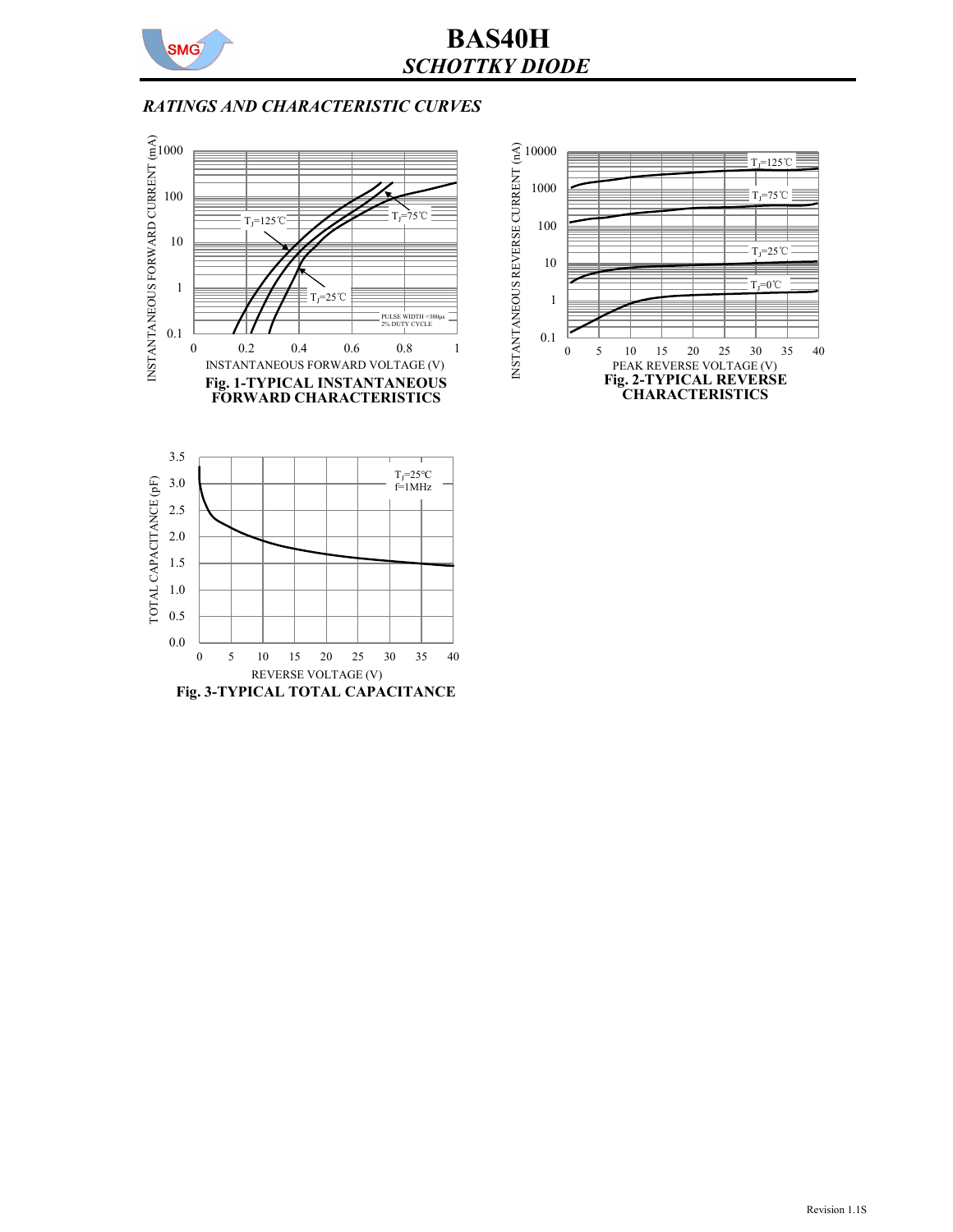

## TAPE & REEL SPECIFICATION



| <b>Item</b>            | <b>Symbol</b>  | $SOT-23$          |
|------------------------|----------------|-------------------|
| Carrier width          | $A_0$          | $3.25 \pm 0.10$   |
| Carrier length         | $B_0$          | $2.90 \pm 0.10$   |
| Carrier depth          | K              | $1.50 \pm 0.10$   |
| Sprocket hole          | d              | $1.65 \pm 0.10$   |
| Reel outside diameter  | D              | $178.00 \pm 2.00$ |
| Feed hole width        | $D_0$          | $13.00 \pm 0.50$  |
| Reel inner diameter    | $D_1$          | MIN. 50.00        |
| Sprocke hole position  | E              | $1.75 \pm 0.10$   |
| Punch hole position    | F              | $3.50 \pm 0.10$   |
| Sprocke hole pitch     | $P_0$          | $4.00 \pm 0.10$   |
| Punch hole pitch       | $P_1$          | $4.00 \pm 0.10$   |
| Embossment center      | P <sub>2</sub> | $2.00 \pm 0.10$   |
| Overall tape thickness | T              | $0.20 \pm 0.05$   |
| Tape width             | W              | $8.00 \pm 0.20$   |
| Reel width             | W1             | MAX. 14.50        |

### ORDER INFORMATION

| i avna        | Reel Size |  |
|---------------|-----------|--|
| $\mathcal{L}$ | 711       |  |

#### MARKING CODE

| Part Number | Marking Code |
|-------------|--------------|
| BAS40H      |              |